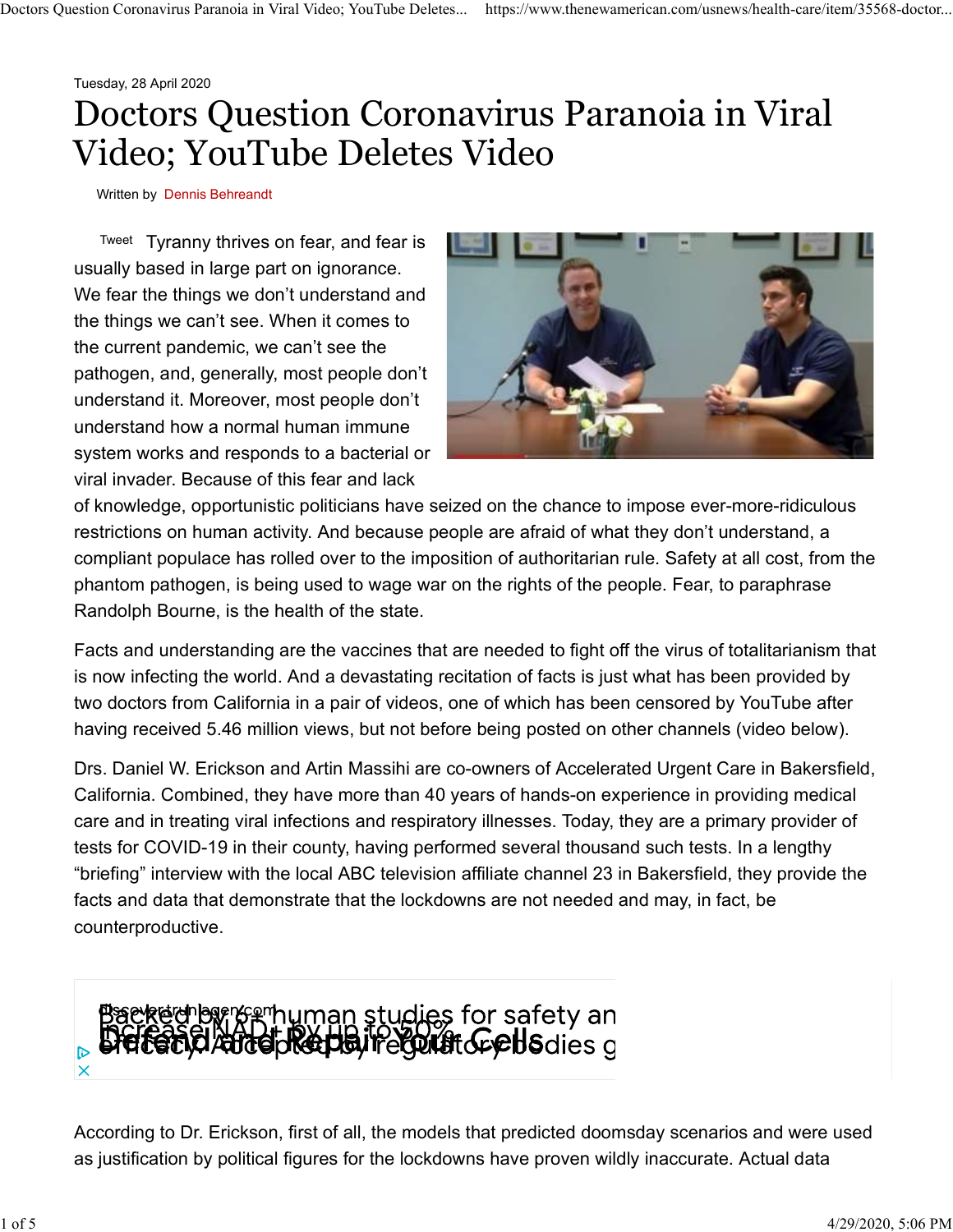proves that the infection is very widespread, making death rates considerably lower than predicted by the models preferred by public health politicians and bureaucrats. Doctors Question Coronavirus Paranoia in Viral Video; YouTube Deletes... https://www.thenewamerican.com/usnews/health-care/item/35568-doctor...<br>proves that the infection is very widespread, making death rates considerably

"What is materializing in the state of California is 12 percent positives," notes Dr. Erickson. We have 39.5 million people. If we just take a basic calculation and extrapolate that out, that equates to about 4.7 million cases throughout the state of California, which means this thing is widespread. That's the good news. We've seen 1,227 deaths in the state of California with a possible incidence or prevalence of 4.7 million; that means you have a 0.03 chance of dying from COVID-19 in the state of California."

That's a low number, Dr. Erickson notes. And it's the same thing elsewhere. "The more you test, the more positives you get, the prevalence number goes up, and the death rate stays the same, so it gets smaller and smaller and smaller," he remarks. "And as we move through this data what I want you to see is millions of cases, small amount of death. Millions of cases, small amount of death, and you will see that in every state."

Critics argue that this outcome is due solely to the role of mitigation, of social distancing, of masks, and of the lockdowns in general. But, Erickson notes, we have data that calls that conclusion into question.

That data comes from a comparison of outcomes in Sweden, which did not lockdown the country, and next-door Norway, which did institute lockdown measures. Comparing these two Scandinavian nations, Dr. Erickson noted:

When you bring up a system of lockdown you automatically have to compare it to system of no lockdown. Sweden and Norway. Norway has lockdown, Sweden does not have lockdown. What happened in those two countries? Are they vastly different? Did Sweden have a massive outbreak of cases? Did Norway have nothing? Let's look at the numbers. Sweden: Sweden has 15,322 cases of COVID. They did 74,600 tests, which is 21 percent, similar to the other countries, 21 percent of all those tested came up positive for COVID. What's the population of Sweden? About 10.4 million. So if we extrapolate out the data, about 2 million cases of COVID in Sweden. They did a little bit of social distancing, they would wear masks and separate, they went to schools, stores were open, they were almost about their normal daily life with a little bit of social distancing. They had how many deaths? 1,765. California has had 1,220 with isolation. No isolation: 1,765. We have more people — what I'm getting at is millions of cases, very small death. Millions of cases, very small death. This is what we're seeing everywhere. Norway, its next door neighbor, this is where I come from. These are two Scandinavian nations, we can compare them as they are similar. Let's look at the data. Norway: 7,191 cases of COVID. Total COVID tests: 145,279. So they came up with 4.9 percent of all COVID tests were positive in Norway. Population of Norway: 5.4 million. So if we extrapolate the data as we have been doing, which is the best we can do at this point, they have about 1.3 million cases. Now, their deaths as a total number were 182, fairly small, but statistically insignificant from 1,700, you realize. Millions of cases, small amount of death. 1,700 [or] 100, these are statistically insignificant. So you have a .003 chance of death as a citizen of Norway, and a 97 percent recovery. Their numbers are a little bit better. Does it necessitate shut down, loss of jobs,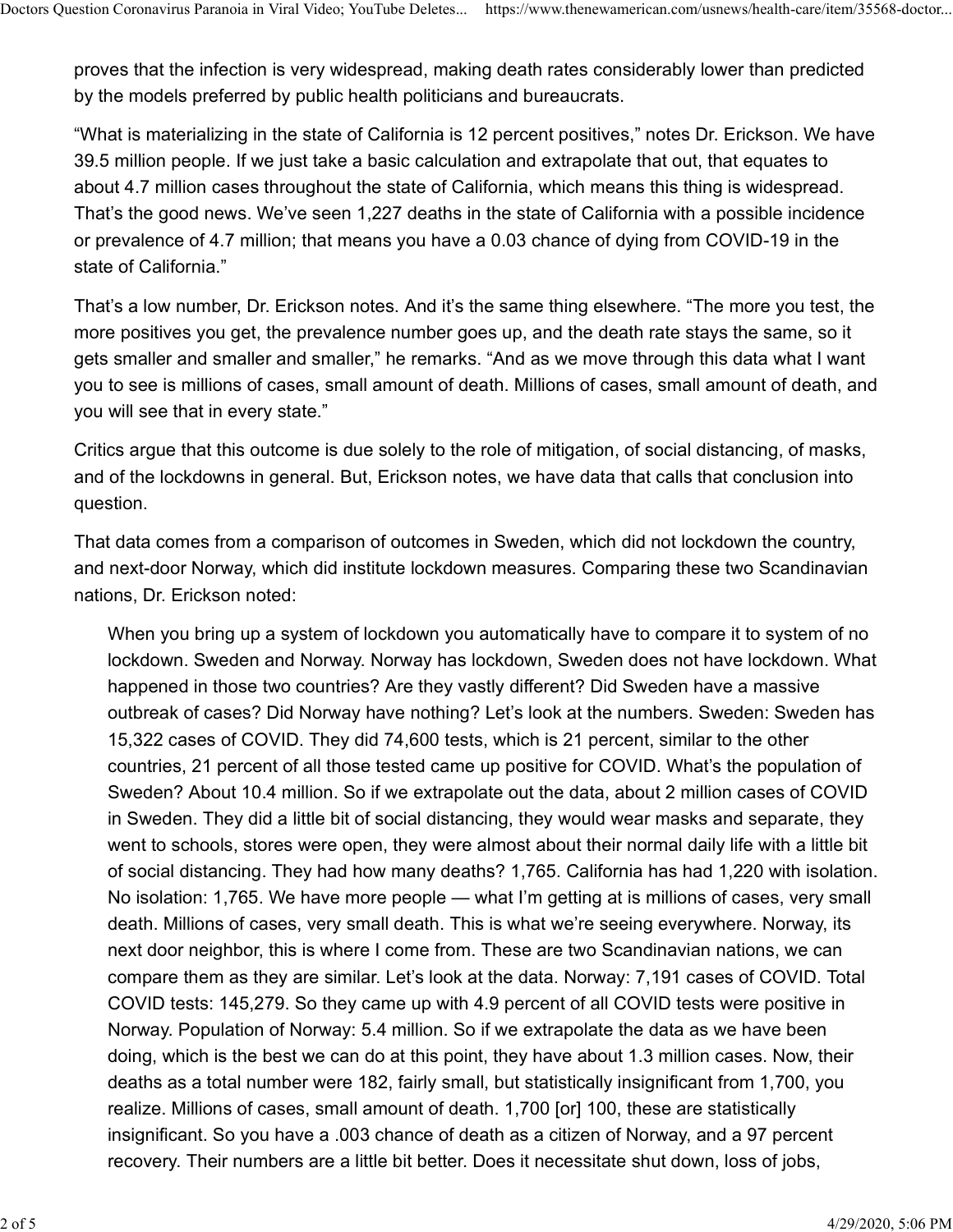destruction of the oil company, furloughing doctors? That's the question I have for you. Doctors Question Coronavirus Paranoia in Viral Video; YouTube Deletes... https://www.thenewamerican.com/usnews/health-care/item/35568-doctor...<br>destruction of the oil company, furloughing doctors? That's the question I hav

In this analysis, Drs. Erickson and Massihi are not alone. Other health professionals and researchers, too, are questioning the necessity of the lockdowns or the wisdom of the authoritarian response. These include Dr. Knut Wittkowski, former head of Rockefeller University's Department of Biostatistics, Epidemiology, and Research Design; Dr. David L. Katz, former president of the American College of Lifestyle Medicine; and Professor Johan Giesecke, an epidemiologist who was first chief scientist of the European Center for Disease Prevention and Control, among several others.

Intriguingly, Erickson and Massihi go further, arguing, as did Dr. Wittkowski, that the lockdowns will be counterproductive. Why this might be so is related to how the immune system functions.

Like much of biology, human physiology is wonderfully complex, and the immune system, considered on its own, is a marvel of biochemical engineering. Elaine N. Marieb, in her text Human Anatomy and Physiology, describes the immune system as a marvel "which stalks and eliminates with nearly equal precision almost any type of pathogen that intrudes the body." While the immune system has mechanisms for general defense, ultimately it works to best effect only when it has learned what it must fight. The immune system "must 'meet' or be primed by an initial exposure to a foreign substance (antigen) before it can protect the body against that substance," Marieb writes.

One way it does this, where viruses are concerned, is through the production and release of proteins that help cells defend themselves against viral invasion. Regarding this aspect of immunity, Marieb writes:

Viruses — essentially, nucleic acids surrounded by a protein coat — lack the cellular machinery to generate ATP [adenosine triphosphate, a molecule with a key role in powering cell activity] or synthesize proteins. They do their "dirty work" or damage in the body by invading tissue cells and taking over the cellular metabolic machinery needed to reproduce themselves. Although the virus-infected cells can do little to save themselves, they can help defend cells that have not yet been infected by secreting small proteins called interferons. The interferon molecules diffuse to nearby cells, where they stimulate synthesis of other proteins, which then inhibit, or "interfere" with, viral replication in those cells. Interferon's protection is not virus-specific (i.e., interferon produced against a particular virus protects against a variety of other viruses.)

Thus, exposure to viruses in the environment tends to make the human immune system more effective against other viruses. This lesser-known response to viruses helps the body's immune system as it prepares a defense against specific pathogens. This latter response provides adaptive protection against specific invaders and, as the body has learned what those invaders are, provides longer-term immunity against them. Collectively, when this happens among many people in the wider population it creates what is known as "herd immunity," a key element in bringing an end to an epidemic.

For their part, Drs. Erickson and Massihi point out that the lockdowns, by keeping people inside and away from more biologically complex environments, may reduce the immune system's effectiveness because of reduced exposure to pathogens that may stimulate immune activity.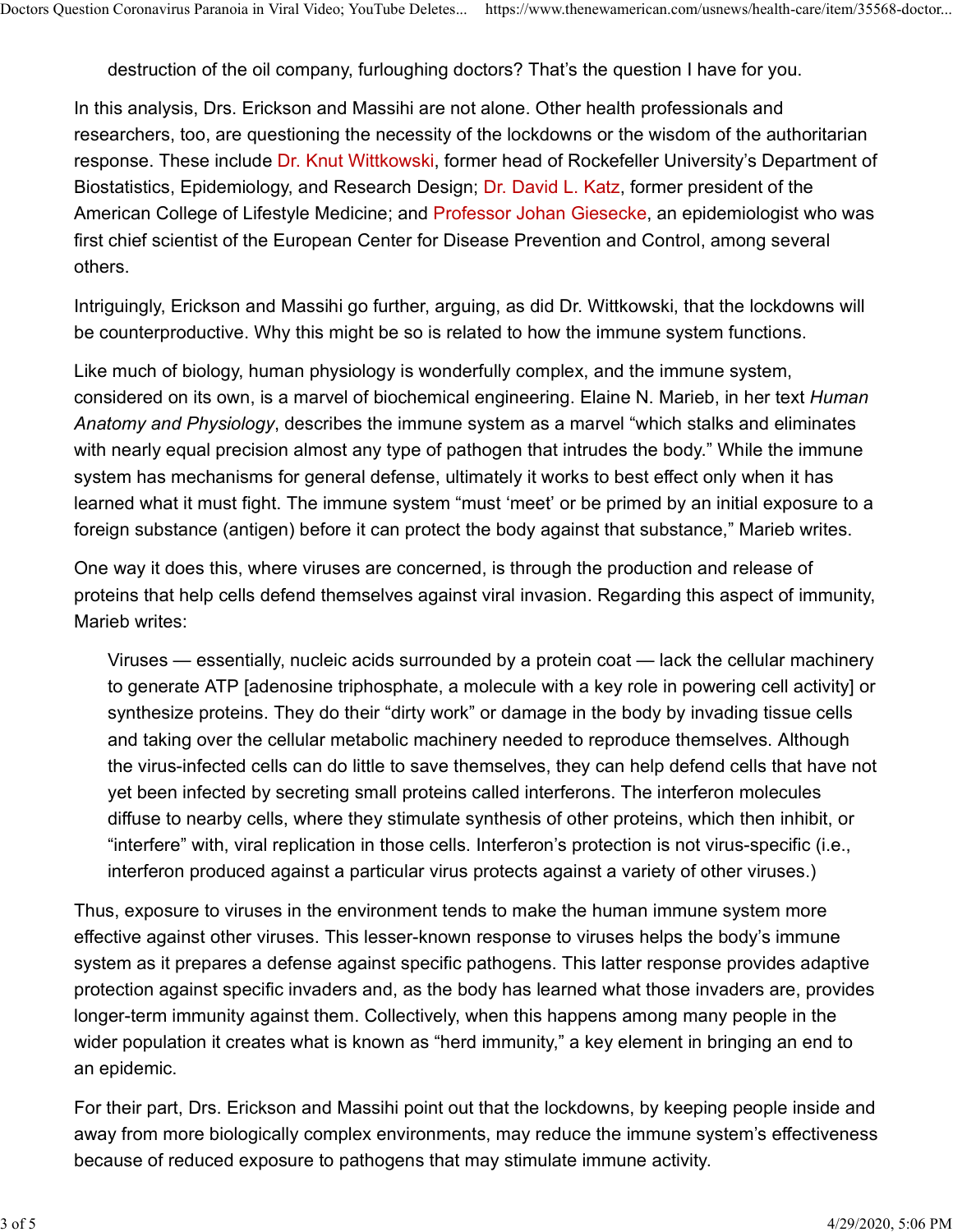"The immune system is built by exposure to antigens: viruses, bacteria," Dr. Erickson noted. "When you are a little child crawling on the ground putting stuff in your mouth, viruses and bacteria come in, you form an antigen antibody complex.… This is how your immune system is built. You don't take a small child, put them in bubble wrap in a room and say, 'go have a healthy immune system.' This is immunology, microbiology 101. This is the basis of what we've known for years. When you take human beings and you say, go into your house, clean all your counters, Lysol them down. You're going to kill 99 percent of viruses and bacteria. Wear a mask. Don't go outside. What does that do to our immune system? Our immune system is used to touching. We share bacteria, staphylococcal, streptococcal bacterium, viruses, we develop an immune response daily to this stuff. When you take that away from me my immune system drops. As I shelter in place, my immune system drops. You keep me there for months, it drops more. And now I'm at home hand washing vigorously, washing the counters, worried about things that are indeed what I need to survive. Let's follow the science. This is immunology, folks. This is microbiology. This is what we've combined together, we have 40 years of experience in this. This is common sense immunology." Doctors Question Coronavirus Paranoia in Viral Video; YouTube Deletes... https://www.thenewamerican.com/usnews/health-care/item/35568-doctor...<br>"The immune system is built by exposure to antigens: viruses, bacteria," Dr. E

 $\bigcap$ 

0:00:00 / 1:08:12

The opinions of these doctors, of course, is a direct challenge to the prevailing coronavirus orthodoxy. So it is no surprise that the statist guardians of that orthodoxy have reacted, criticizing the doctors from one direction, while silencing them from another.

The criticism has come from two physicians groups, the American Academy of Emergency Medicine (AAEM) and the American College of Emergency Physicians (ACEP). In a statement, the two groups said they "jointly and emphatically condemn" the opinions of Drs. Erickson and Messihi. "These reckless and untested musings do not speak for medical society and are inconsistent with current science and epidemiology regarding COVID-19," the organizations said.

As the two medical groups were announcing their criticisms of the doctors, YouTube decided to